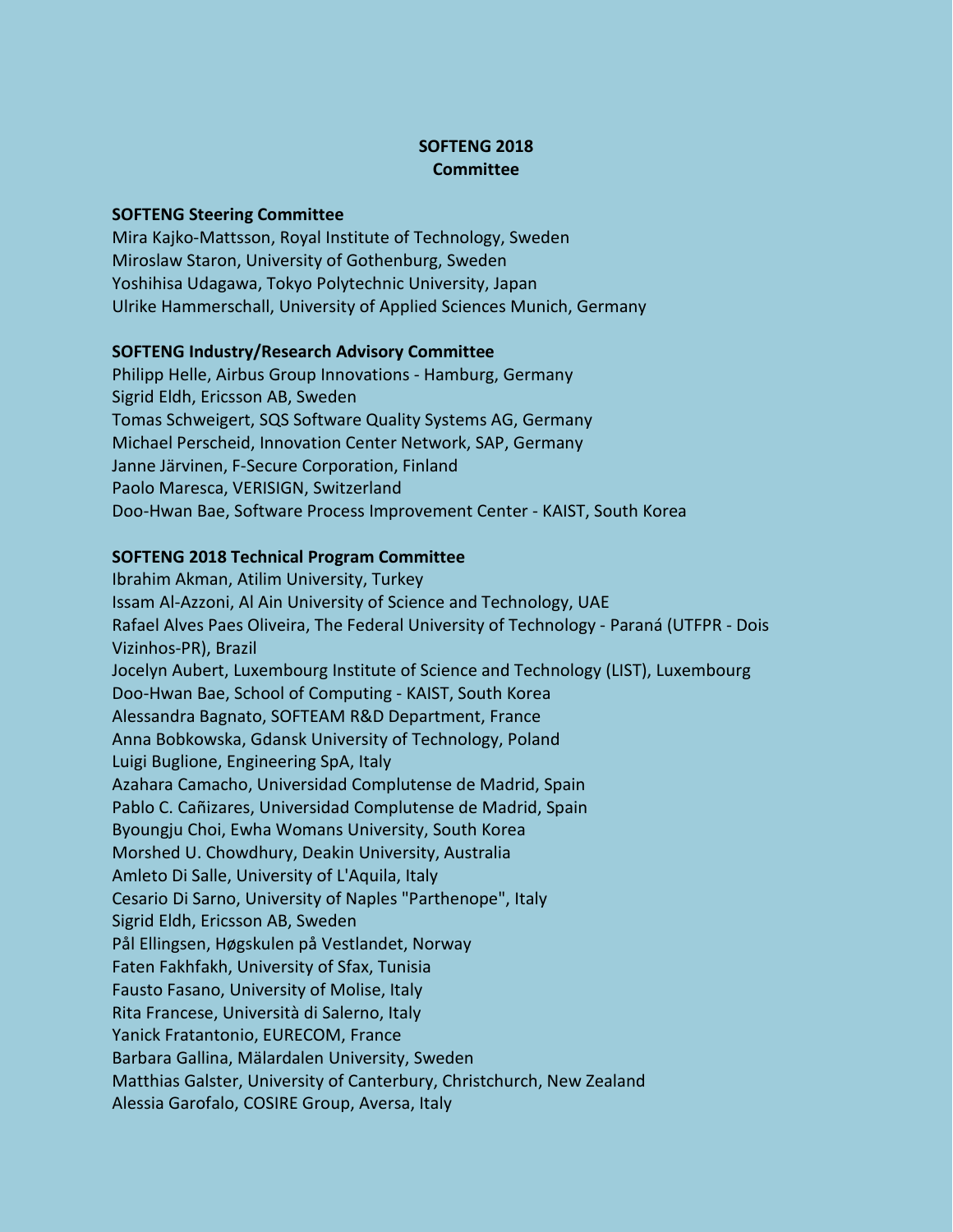Pascal Giessler, Karlsruhe Institute of Technology, Germany Ulrike Hammerschall, University of Applied Sciences Munich, Germany Noriko Hanakawa, Hannan University, Japan Rachel Harrison, Oxford Brookes University, UK Qiang He, Swinburne University of Technology, Australia Philipp Helle, Airbus Group Innovations, Hamburg, Germany Jang-Eui Hong, Chungbuk National University, South Korea Fu-Hau Hsu, National Central University, Taiwan Shinji Inoue, Kansai University, Japan Ludovico Iovino, Gran Sasso Science Institute, Italy Janne Järvinen, F-Secure Corporation, Finland Hermann Kaindl, TU Wien, Austria Mira Kajko-Mattsson, Royal Institute of Technology, Sweden Atsushi Kanai, Hosei University, Japan Afrina Khatun, University of Dhaka, Bangladesh Abdelmajid Khelil, Landshut University of Applied Sciences, Germany Takashi Kitamura, National Institute of Advanced Industrial Science and Technology (AIST), Japan Johann Krautlager, Airbus Helicopters Deutschland GmbH, Germany Herbert Kuchen, Westfälische Wilhelms-Universität Münster, Germany Dieter Landes, University of Applied Sciences Coburg, Germany Karl Leung, Hong Kong Institute of Vocational Education (Chai Wan), Hong Kong Chu-Ti Lin, National Chiayi University, Taiwan Panos Linos, Butler University, USA Francesca Lonetti, CNR-ISTI, Pisa, Italy Ivano Malavolta, Vrije Universiteit Amsterdam, Netherlands Eda Marchetti, ISTI - CNR, Pisa Italy Paolo Maresca, Verisign, Switzerland Alessandro Margara, Politecnico di Milano, Italy Sanjay Misra, Covenant University, Nigeria Masahide Nakamura, Kobe (National) University, Japan Mohammad Reza Nami, TUDelft University of Technology, The Netherlands Krishna Narasimhan, Itemis AG, Germany Risto Nevalainen, Finnish Software Measurement Association (FiSMA), Finland Flavio Oquendo, IRISA - University of South Brittany, France Fabio Palomba, University of Salerno, Italy Fabrizio Pastore, University of Milano – Bicocca, Italy Antonio Pecchia, Federico II University of Naples, Italy Andréa Pereira Mendonça, Amazonas Federal Institute (IFAM), Brazil Michael Perscheid, Innovation Center Network, SAP, Germany Heidar Pirzadeh, SAP SE, Canada Pasqualina Potena, RISE SICS Västerås, Sweden Fumin Qi, Wuhan University, China Zhengrui Qin, Northwest Missouri State University, USA